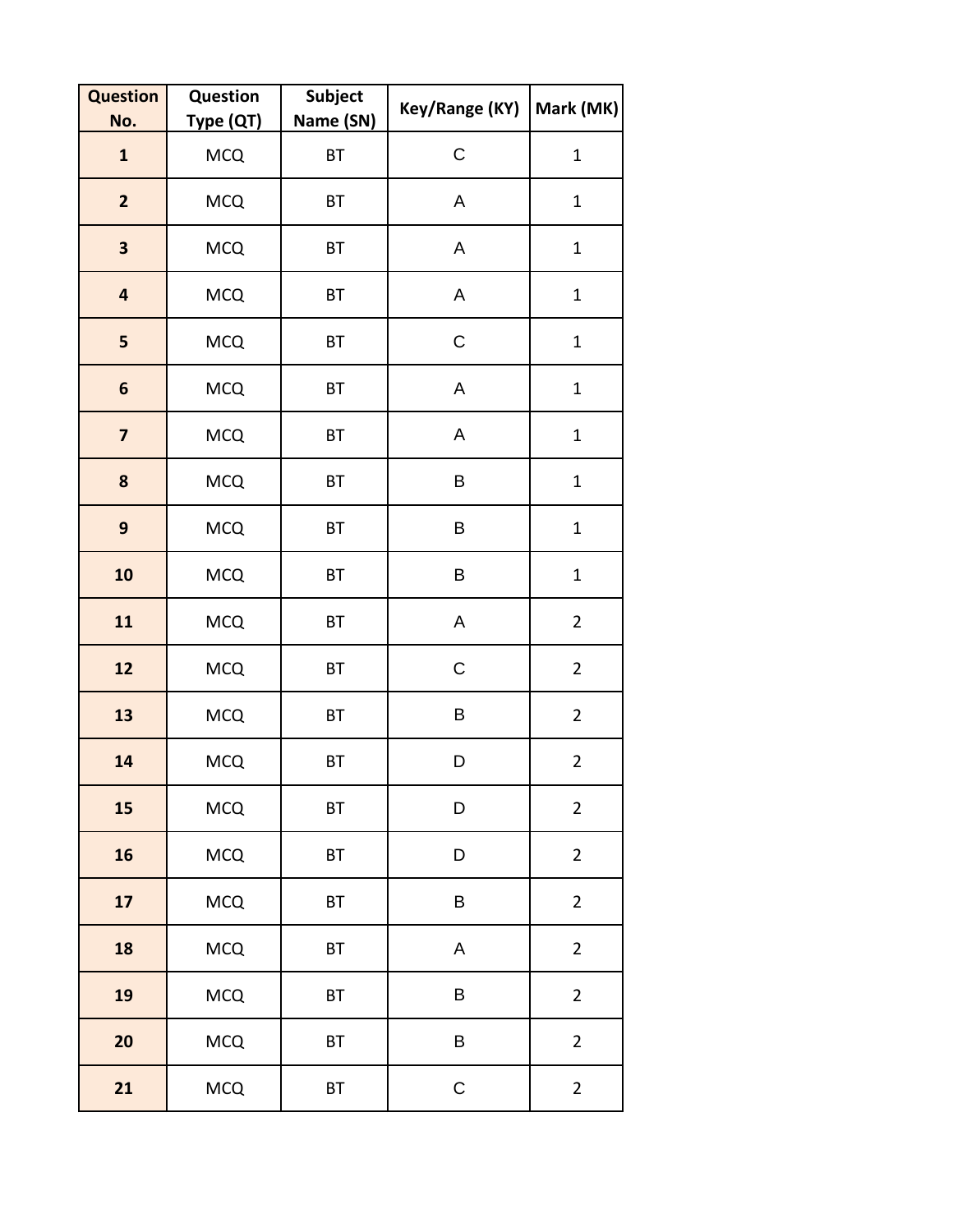| <b>Question</b><br>No. | Question<br><u> Туре (QT)</u> | <b>Subject</b><br>Name (SN) | Key/Range (KY)                     | Mark (MK)      |
|------------------------|-------------------------------|-----------------------------|------------------------------------|----------------|
| 22                     | <b>MCQ</b>                    | BT                          | B                                  | $\overline{2}$ |
| 23                     | <b>MCQ</b>                    | BT                          | $\mathsf C$                        | $\overline{2}$ |
| 24                     | <b>MCQ</b>                    | <b>BT</b>                   | $\mathsf C$                        | $\overline{2}$ |
| 25                     | <b>MCQ</b>                    | BT                          | $\mathsf C$                        | $\overline{2}$ |
| 26                     | <b>MCQ</b>                    | BT                          | Marks to All                       | $\overline{2}$ |
| 27                     | <b>MCQ</b>                    | BT                          | D                                  | $\overline{2}$ |
| 28                     | <b>MCQ</b>                    | BT                          | Marks to All                       | $\overline{2}$ |
| 29                     | <b>MCQ</b>                    | BT                          | A                                  | $\overline{2}$ |
| 30                     | <b>MCQ</b>                    | <b>BT</b>                   | B                                  | $\overline{2}$ |
| 31                     | <b>MSQ</b>                    | BT                          | A,C                                | $\overline{2}$ |
| 32                     | <b>MSQ</b>                    | <b>BT</b>                   | A,B,C                              | $\overline{2}$ |
| 33                     | <b>MSQ</b>                    | BT                          | A,C                                | $\overline{2}$ |
| 34                     | <b>MSQ</b>                    | BT                          | A,B,D                              | $\overline{2}$ |
| 35                     | <b>MSQ</b>                    | BT                          | A,B,C                              | $\overline{2}$ |
| 36                     | <b>MSQ</b>                    | <b>BT</b>                   | $\mathsf{B},\mathsf{C},\mathsf{D}$ | $\overline{2}$ |
| 37                     | <b>MSQ</b>                    | <b>BT</b>                   | B,D                                | $\overline{2}$ |
| 38                     | <b>MSQ</b>                    | BT                          | A, D                               | $\overline{2}$ |
| 39                     | <b>MSQ</b>                    | <b>BT</b>                   | A, B                               | $\overline{2}$ |
| 40                     | <b>MSQ</b>                    | BT                          | B,D or B,C,D                       | $\overline{2}$ |
| 41                     | <b>NAT</b>                    | BT                          | 0.8 to 0.8                         | $\mathbf{1}$   |
| 42                     | <b>NAT</b>                    | BT                          | 21                                 | $\mathbf{1}$   |